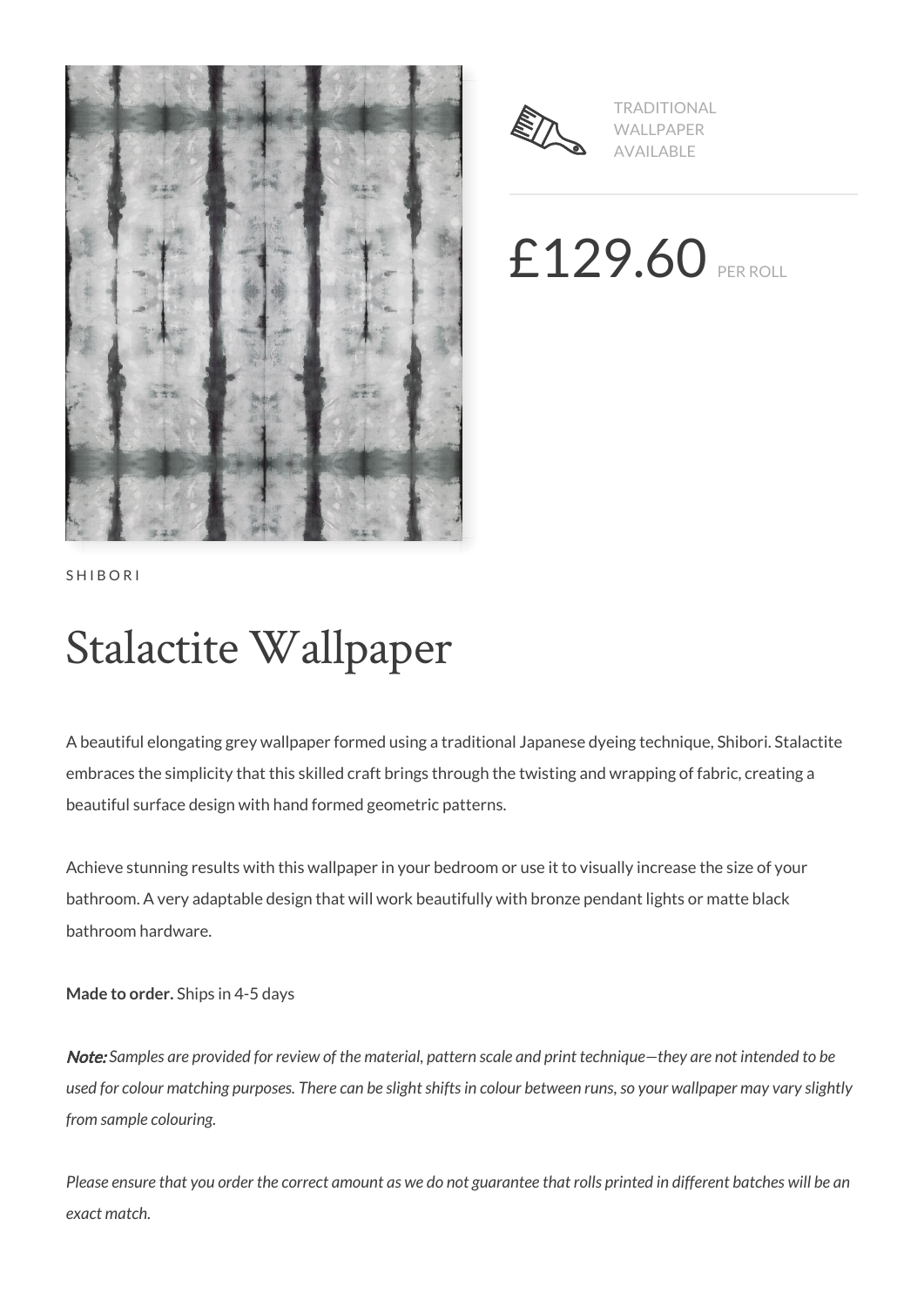| ROLL DIMENSIONS          |                        |                | 24" (61.5cm) x 33ft (10.05m) |                      |          |
|--------------------------|------------------------|----------------|------------------------------|----------------------|----------|
| PATTERN REPEAT           |                        |                | 20.8" (53cm)                 |                      |          |
| PATTERN MATCH            |                        |                | Straight Match               |                      |          |
| FINISH                   |                        |                | Pre-trimmed Butt Join        |                      |          |
| CLEANABILITY             |                        |                | Washable                     |                      |          |
| USAGE                    |                        |                | Domestic & Commercial        |                      |          |
| Ħ.                       |                        | ▌▊▅            |                              | $\blacktriangledown$ |          |
| DOMESTIC &<br>COMMERCIAL | GOOD LIGHT<br>FASTNESS | PASTE THE WALL | STRAIGHT<br>MATCH            | STRIPPABLE           | WASHABLE |

## SHIBORI

Welcome to the Exclusive wallpaper collection from Sydney studio Shibori, created by Pepa Martin and Karen Davis. A boutique textile agency, renowned for pushing the boundaries of this ancient Japanese craft. By exploring and modernising old techniques on modern fabrics the pair injects a strong design element into their work making an old craft new again.

#### ADDITIONAL INFORMATION

At Milton & King we have an exclusive range of shibori wallpapers for you to choose from whether you're decorating your hallway, living room, bedroom or dining room we have a wallpaper to suit your style and budget! With more than 500 wallpapers, we are bound to have the statement wallpaper you have been looking for.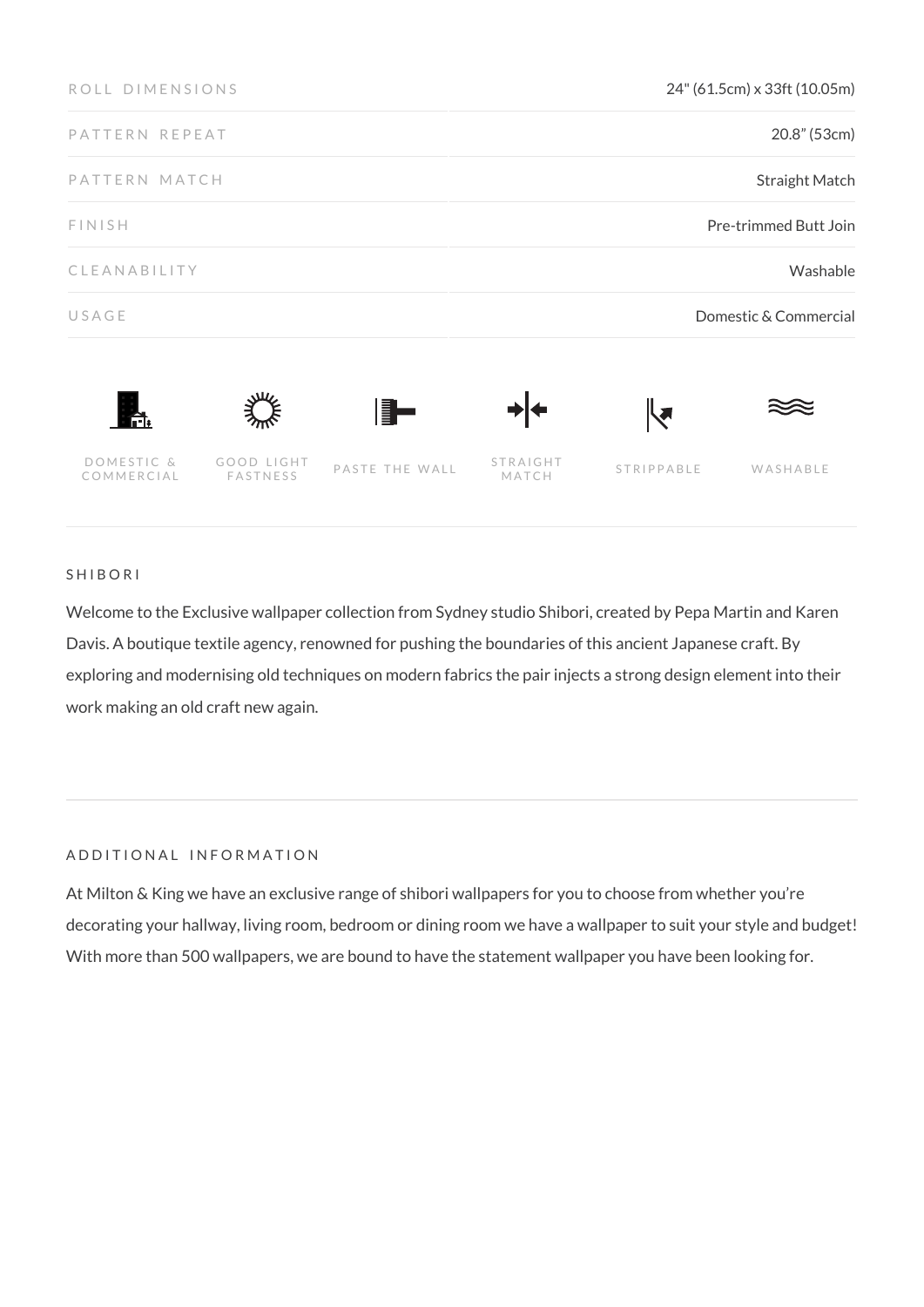**Non wove n wall pap er adva ntag es** The most userfrien dly wall pape r on the mark et.

Sourced from FSC Certified Forests and printed with water-based ink. Milton & King's wallpapers are of the highest quality, are environmentally friendly, and totally 100% vinyl-free.

Breathable – These high quality wallpapers are breathable, helping them endure mould and mildew conditions. Thus, perfect to decorate bathrooms, kitchens and laundries.

Paste-The-Wall – Made from both natural and non-porous synthetic fibres. These non-woven wallpapers will not absorb moisture from the adhesive. Simply apply the paste directly to the wall. The paper will not expand or contract with no booking time required.

All Milton & King wallpaper rolls are finished precisely to have no overlap. Meaning the panels simply butt up to each other for ease of installation.

Cleanable – Dirt, dust and other marks can be simply cleaned using a damp cloth with soapy water.

Durable – Our designer wallpapers are also heard wearing and tear-resistant. This is a great advantage as the